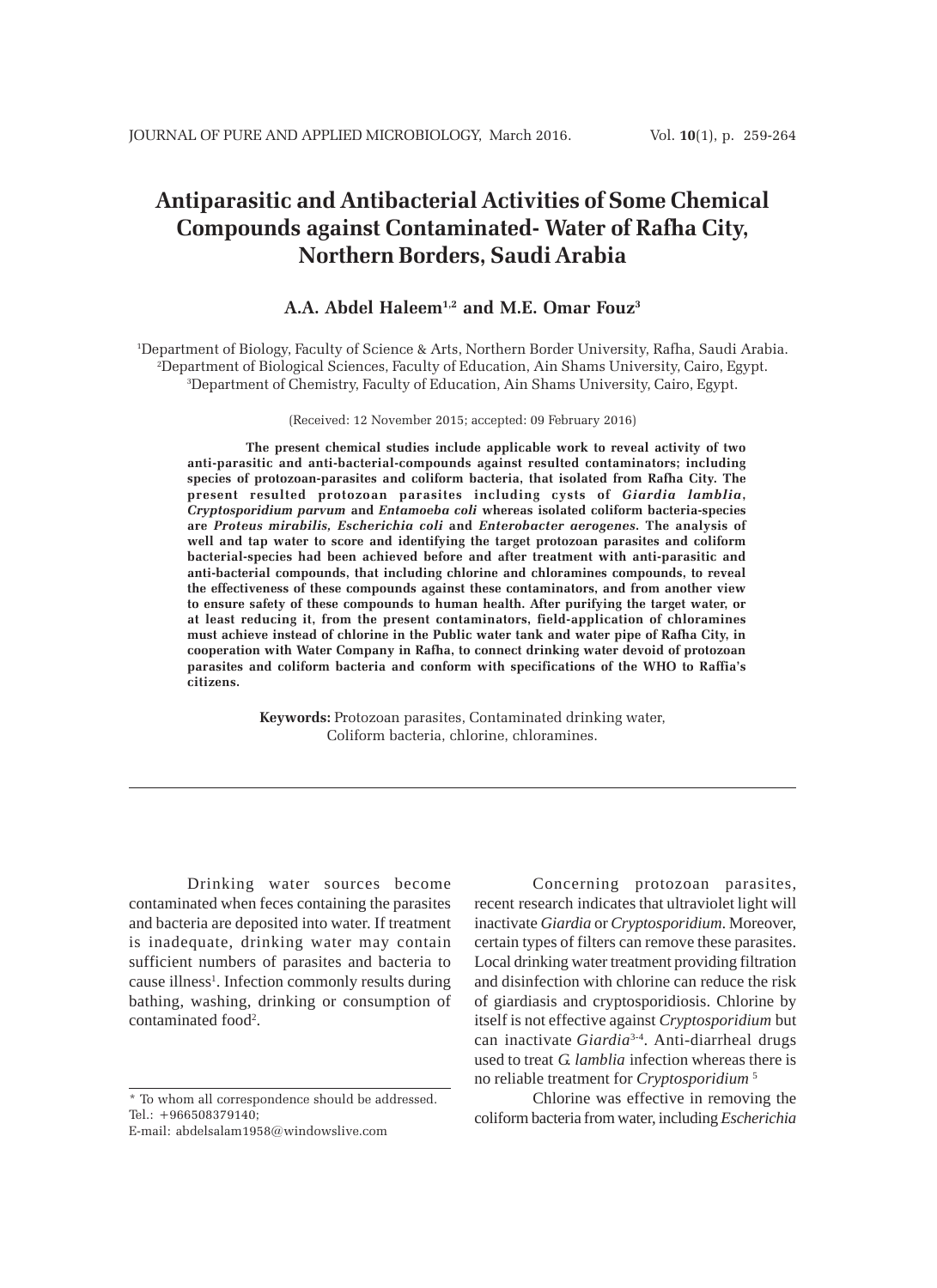*coli* and *Enterobacter aerogenes*<sup>6</sup> . If your water is found to be contaminated with coliform bacteria, the best treatment is disinfection or filtration and other options involve UV-irradiation and ozonation<sup>7</sup>.

Chloramines exist as three different forms: mono-chloramine, di-chloramine and tri-chloramine. They convert into each other dependent on pH, temperature, turbulence and chlorine to ammonia ratio<sup>8</sup>.

The difference is that chlorine forms many byproducts, including trihalomethanes (THM) and haloacetic acids (HAA), where as chloramines forms a significantly lower amount of THMs and HAAs but also forms N-nitrosodimethyl amine (NDMA)<sup>9</sup>.

### **MATERIALS AND METHODS**

#### **Water sampling**

The present studies carried out from October (2015) to March (2016), in Rafha City, Northern Borders, Saudi Arabia. The water-samples had been collected, three times, from wells and tap water sources. Aliquots of 100 ml from each watersample were collected in sterilized conical flasks, provided with silica gel to keep dryness.

# **Preparation of chlorine and chloramines Preparation of chlorine**

According to WHO-recommendation $10$ , safe dose of chlorine had been prepared (3 mg/L) from sodium hypochlorite (5.4 mL/100 ml) (ALPHA CHEMICA), which is the source of it, from which it released, and added to the present target samples, five wells and five areas of tap water.

### **Preparation of chloramines**

Chloramines are the products of a reaction between ammonia and chlorine. Chloramines (3 mg/ L) had been prepared by mixing 11.4 mL of ammonium hydroxide solution (33 %) to 5.4 mL of sodium hypochlorite, and then adding this mixture to 100 ml of each water-sample. WHO recommended that the maximum acceptable concentration for chloramines in drinking water is  $3$  mg/L $^{10}$ .

## **Enumeration of protozoans and Coliform bacteria Protozoan parasites**

Well and tap water-samples had been preserved in 4% neutralized formalin solution, left to settle $11$ . Then, supernatants were collected,

J PURE APPL MICROBIO*,* **10**(1), MARCH 2016.

filtered through 20 ìm net mesh and then fixed with Lugol's solution. The protozoans were then counted by Sedwgwish Rafter counting method and identified (Cells/100ml), using Olympus binocular compound microscope<sup>12</sup>.

# **Coliform bacteria**

Coliform bacteria were determined by incubation of samples into lactose broth, as presumptive test. The test tubes were placed at 35ºC for 24 hours for gas production. To confirm the presence of coliform bacteria, gas produced in incubation into Brilliant Green Bile broth at 35ºC for 24 hours<sup>13</sup>. Water quality analysis was based on the most probable number of Cells/100 ml. The test had been repeated three times.

### **Statistical Methods**

Average count per 100 ml of each watersample as well as frequency % had been statistically evaluated. Finally, analysis of variance "ANOVA" of the two categories, protozoan parasites and coliform bacteria had been achieved to obtain significant differences, using the statistical SPSS-program.

#### **RESULTS**

Rafha city-citizens essentially obtained their tap-water from treated well-water which stored in public tanks. However, they are usually avoid using tap water as a source of drinking water, owing to their dissatisfaction of taste, odor and color of this water. Instead, they prefer either drinking water consumption of desalinated groundwater obtained from some desalinating private companies, or drink industrially bottled-water.

Parasitological studies had been achieved in the present work through screening the protozoan parasites in water-samples from wells and tap water before and after treating water with 3 mg/L of both chlorine that released from sodium hypochloride.

The present work revealed three species protozoan parasites, as cysts; *Giardia lamblia* (Diplomonadida, Hexamitidae), *Cryptosporidium parvum* (Eucoccidiorida, Cryptosporidiidae) and *Entamoeba coli* (Archamoebae). The average counts of them in table (1) display *G. lamblia* only in control well and tap-samples and is absent after treating the target water with both chlorine and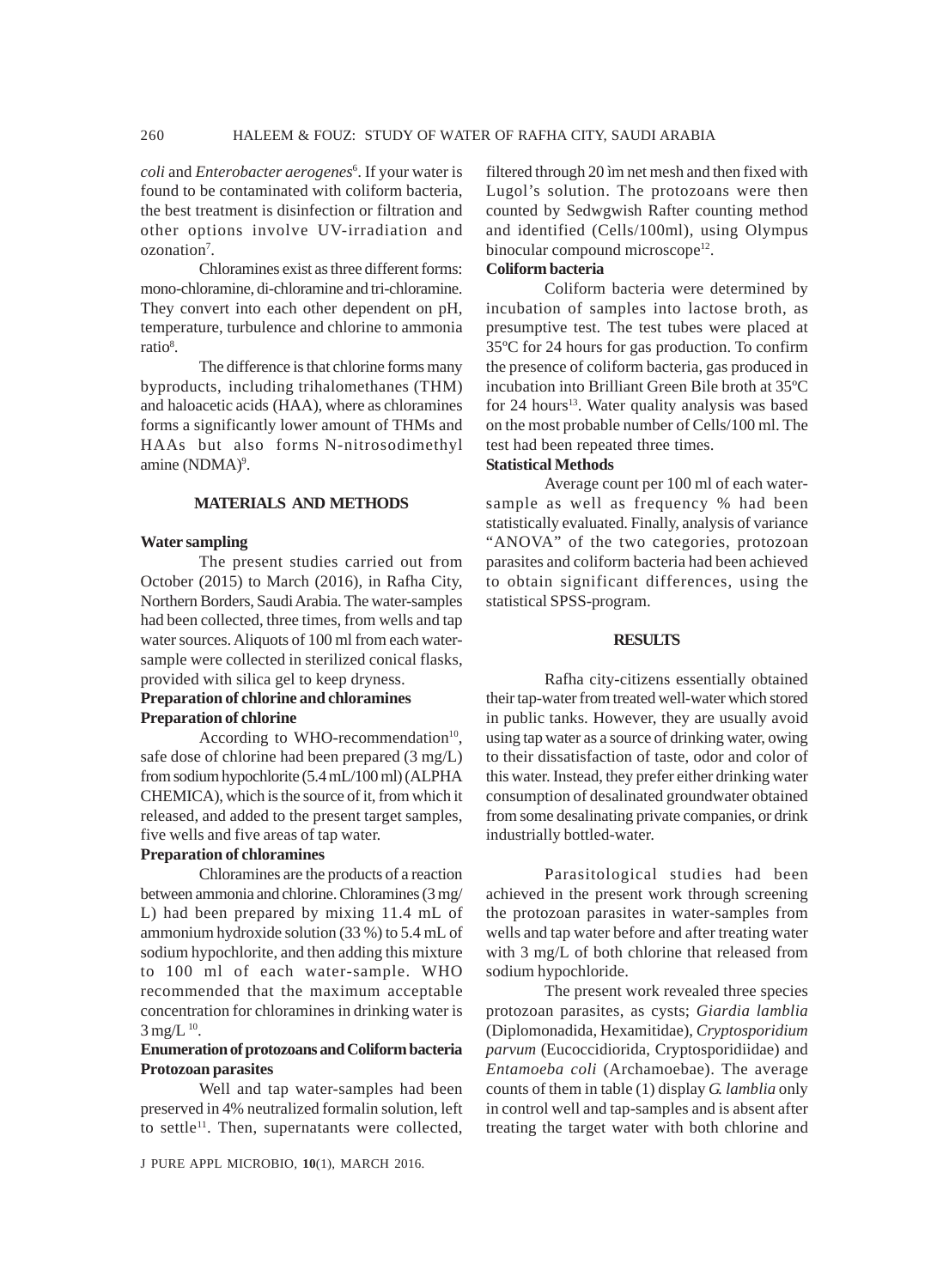chloramines, whereas average count of *C. parvum* and *E. coli* after treating with chlorine and chloramines revealed that chloramines has higher antiparasitic activity than chlorine in both well and tap water-samples.

Concerning coliform bacteria, table (1) shows that *P. mirabilis* and *E. aerogenes* is absent in well and tap-water after treating with chloramines, in spite of *E. aerogenes* was scored after chlorine-treating. Concerning *E. coli*, average count of it is apparently reduced after treating with chloramines in relative with chlorine.

Regarding frequency% of protozoan parasites, table (2) revealed that frequency% of *G. lamblia* is (0%) after treating the target water with chlorine and chloramines, *C. parvum* recorded (0%) after treating tap water with chloramines and *E. coli* in treated well- and tap-water with chloramines shows relatively lower % than chlorine.

Concerning frequency% of coliform bacteria, table (3) shows that *P. mirabilis* and *E. aerogenes* have frequency 0% in well and tapwater after treating with chloramines whereas *E. coli* revealed reduced % after chloramine-treating in relative with chlorine.

Statistically, analysis of variance "ANOVA", between control and treated well water with chlorine and chloramine, revealed highly significant differences (P<0.001) in the present

**Table 1.** Average counted-number of protozoan parasites and coliform bacteria (mean count/100 ml) which obtained from wells and tap water of Rafha City, Saudi Arabia

| <b>Species</b> | Isolated                            | Average count, cysts or cells/100 ml water |        |                      |           |               |                      |  |  |
|----------------|-------------------------------------|--------------------------------------------|--------|----------------------|-----------|---------------|----------------------|--|--|
| Number         | species                             |                                            | Wells  |                      | Tap water |               |                      |  |  |
|                |                                     |                                            |        | <b>Treated</b> water |           | Treated water |                      |  |  |
|                |                                     | Control                                    |        | Chlorine Chloramines | Control   |               | Chlorine Chloramines |  |  |
|                | I. Protozoan parasites "as: cysts": |                                            |        |                      |           |               |                      |  |  |
| 1              | Giardia lamblia                     | 04.80                                      | 00.00  | 00.00                | 03.40     | 00.00         | 00.00                |  |  |
| 2              | Cryptosporidium parvum              | 17.00                                      | 05.80  | 04.20                | 12.80     | 03.00         | 00.00                |  |  |
| $\mathcal{E}$  | Entamoeba coli                      | 10.60                                      | 0.5.00 | 03.20                | 07.80     | 02.00         | 01.60                |  |  |
|                | II. Coliform Bacteria:              |                                            |        |                      |           |               |                      |  |  |
|                | <i>Proteus mirabilis</i>            | 64.00                                      | 34.00  | 00.00                | 00.00     | 00.00         | 00.00                |  |  |
| 2              | Escherichia coli                    | 102.0                                      | 54.00  | 04.00                | 144.0     | 06.00         | 03.00                |  |  |
| 3              | Entrobacter aerogenes               | 82.00                                      | 36.00  | 00.00                | 46.00     | 00.00         | 00.00                |  |  |

**Table 2.** Frequency % of protozoan parasites of control and treated-well and tap water, Rafha City, Northern Borders, Saudi Arabia.

| <b>Types</b><br>of water | Giardia lamblia |                |                                                                                        | Cryptosporidium parvum |                                    |                  | Entamoeba coli     |                    |                   |
|--------------------------|-----------------|----------------|----------------------------------------------------------------------------------------|------------------------|------------------------------------|------------------|--------------------|--------------------|-------------------|
|                          |                 |                | Control Chlorine Chloramines Control Chlorine Chloramines Control Chlorine Chloramines |                        |                                    |                  |                    |                    |                   |
| Well water<br>Tap water  | 100 %<br>100 %  | $0\%$<br>$0\%$ | $0\%$<br>$0\%$                                                                         |                        | 62.96 % 21.48 %<br>81.01 % 18.99 % | 15.56 %<br>$0\%$ | 56.38 %<br>68.42 % | 26.60 %<br>17.54 % | 17.02%<br>14.04 % |

**Table 3.** Frequency % of Coliform Bacteria of control and treated-well and tap water, Rafha City, Northern Borders, Saudi Arabia

| Isolated Coliform Bacteria "Negative gram" |                          |       |                |                  |                           |                                                                   |                       |                 |                      |
|--------------------------------------------|--------------------------|-------|----------------|------------------|---------------------------|-------------------------------------------------------------------|-----------------------|-----------------|----------------------|
| <b>Types</b><br>of water                   | <i>Proteus mirabilis</i> |       |                | Escherichia coli |                           |                                                                   | Entrobacter aerogenes |                 |                      |
|                                            |                          |       |                |                  |                           | Control Chlorine Chloramines Control Chlorine Chloramines Control |                       |                 | Chlorine Chloramines |
| Well water 65.31% 34.69%<br>Tap water      | $0\%$                    | $0\%$ | $0\%$<br>$0\%$ | 94.12%           | 63.75 % 33.75 %<br>03.92% | 02.50%<br>01.96%                                                  | 69.49%<br>100 %       | 30.51%<br>$0\%$ | $0\%$<br>$0\%$       |

J PURE APPL MICROBIO*,* **10**(1), MARCH 2016.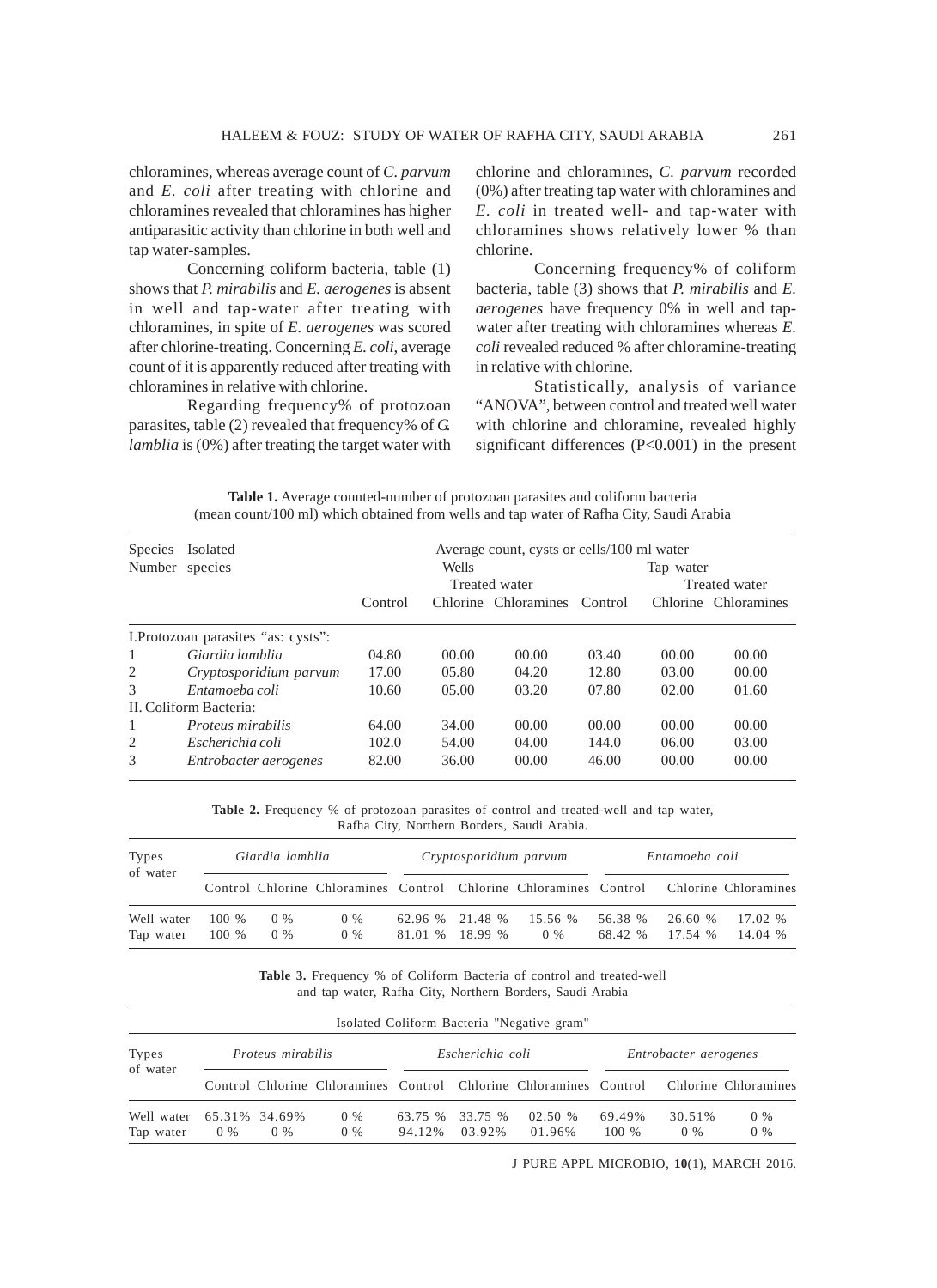three species of protozoan parasites, *G. lamblia* and *C. parvum* and *E. coli*, as shown in table (4). Contrariwise, ANOVA revealed that *P. mirabilis* and *E. coli* show slightly significant differences (P<0.1) while *E. aerogenes* shows moderately significant differences (P<0.002).

In addition, ANOVA, between control and treated tap water with chlorine and chloramine, had also revealed highly significant differences (P<0.001) in the present three species of protozoan parasites, as shown in table (5). On the contrary, *E. coli* and *E. aerogenes* show non-significant differences (N.S).

**DISCUSSION**

Kingdom of Saudi Arabia is located in a very harsh natural desert environment with no rivers or lakes. To meet the ever increasing water demand,

KSA currently produces around Billion Cubic Meter of desalinated sea water per year $14$ . Thereby, the present work selected chloramines as specialized chemical anti-parasitic and antibacterial compound to control the present resulting contaminators, including protozoan parasites and coliform bacteria, to gain safe level of drinking water, according to WHO- level, to reduce the risk of propagation of the present microorganisms.

1.8 million people die each year as a result of severe diarrhea as a result of drinking contaminated water<sup>15</sup>.

Chloramines are considered as safe watertreatment chemicals when present at the safe concentrations, not more 3 mg/L. International guidelines for drinking water quality suggest that no effects have been associated with chloramines in chloraminated water, but it should be removed prior to processing drinking water; using either

**Table 4.** Statistical analysis of variance (ANOVA) of counts of protozoan parasites and coliform bacteria-species (CFU/100 ml water), from Well-water "Un-treated and treated with chlorine and chloramine" of Rafha City, Northern Borders, Saudi Arabia (N. S=nonsignificant & P<0.001=highly significant).

| No.           | <b>Species</b>                 | df | SS    | <b>MS</b> | F     | P-value   |
|---------------|--------------------------------|----|-------|-----------|-------|-----------|
|               | <i>i.</i> Protozoan Parasites: |    |       |           |       |           |
|               | Giardia lamblia                | 14 | 06.80 | 00.57     | 40.66 | P < 0.001 |
| 2             | Cryptosporidium parvum         | 14 | 34.00 | 02.83     | 63.44 | P < 0.001 |
| $\mathcal{E}$ | Entamoeba coli                 | 14 | 18.00 | 01.50     | 29.79 | P < 0.001 |
|               | ii. Coliform Bacteria:         |    |       |           |       |           |
|               | <i>Proteus mirabilis</i>       | 14 | 11640 | 970       | 3.17  | P < 0.1   |
| $\mathcal{D}$ | Escherichia coli               | 14 | 26270 | 2189.17   | 3.29  | P < 0.1   |
| 3             | Entrobacter aerogenes          | 14 | 12800 | 1066.67   | 4.75  | P < 0.002 |

**Table 5.** Statistical analysis of variance (ANOVA) of counts of protozoan parasites and coliform bacteria-species (Cells/100 ml water), from Tap-water "Un-treated and treated with chlorine and chloramine" of Rafha City, Northern Borders, Saudi Arabia (N. S=non-significant & P<0.001=highly significant)

| No | <b>Species</b>                           | df | SS     | MS    | F     | P-value   |
|----|------------------------------------------|----|--------|-------|-------|-----------|
|    | <i>i.</i> Protozoan Parasites:           |    |        |       |       |           |
|    | Giardia lamblia                          | 14 | 01.20  | 00.10 | 115.6 | P < 0.001 |
| 2  | Cryptosporidium parvum                   | 14 | 26.80  | 02.23 | 60.20 | P < 0.001 |
| 3  | Entamoeba coli<br>ii. Coliform Bacteria: | 14 | 12.00  | 01.00 | 36.12 | P < 0.001 |
| 2  | Escherichia coli                         | 14 | 166620 | 13885 | 01.40 | N. S      |
| 3  | Entrobacter aerogenes                    | 14 | 9720   | 810   | 02.18 | N.S       |

J PURE APPL MICROBIO*,* **10**(1), MARCH 2016.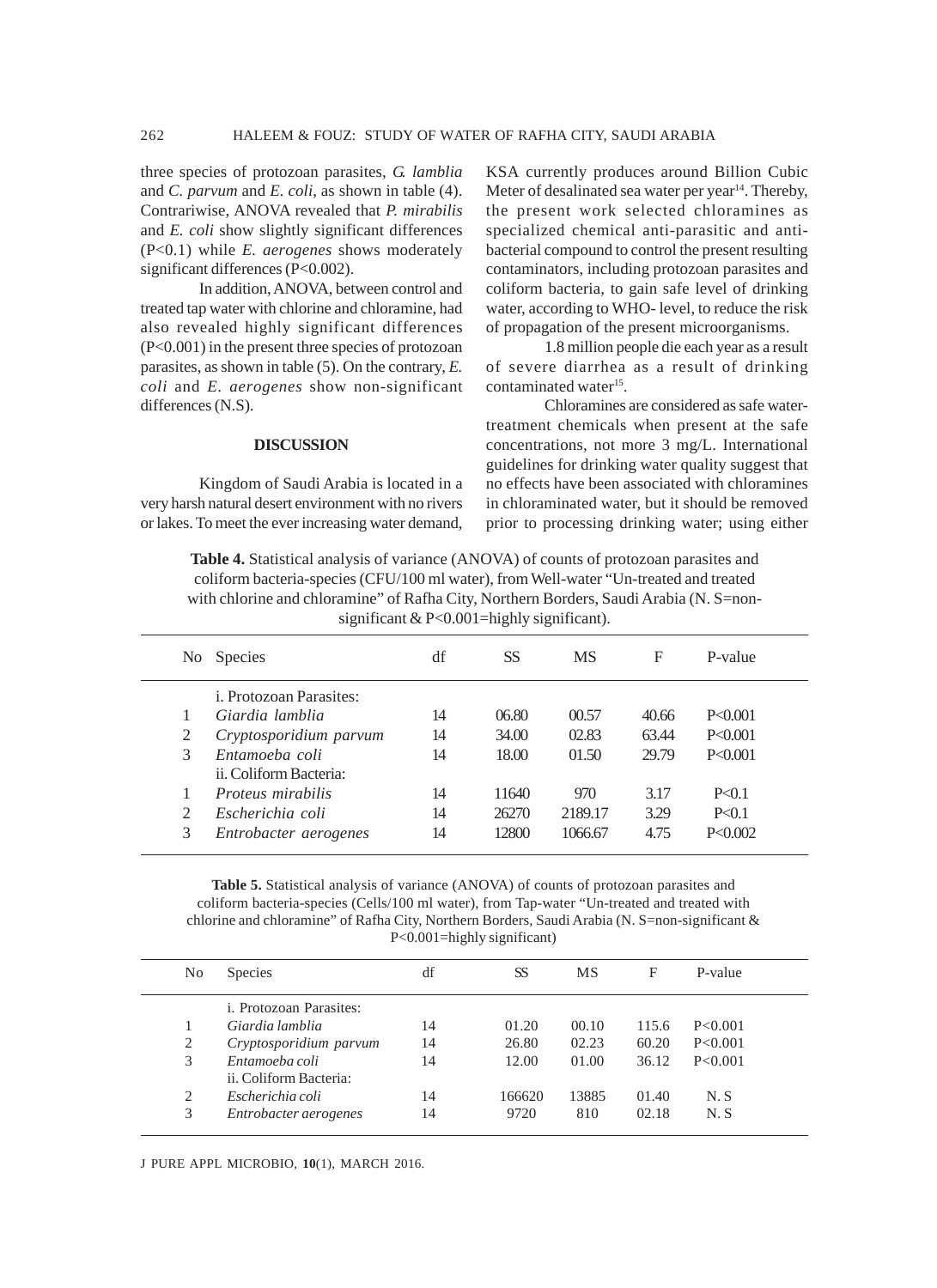reverse osmosis membrane system, granularactivated carbon treatment or adding ascorbic acid; in spite of the excess of chloramine excreted in the human urine<sup>9</sup>. Chloraminated water is safe to use for cooking and drinking. Chloramine is supposed to be a safer disinfectant than chlorine, where it does still produce many of chemical products as chlorine<sup>8</sup>.

Chlorine by itself is not effective against *Cryptosporidium* but can inactivate *Giardia*3-5. This result reinforced the present counts of *Giardia* and *Cryptosporidium*-cysts in well and tap water, where *Giardia*-cysts disappeared after treatment with chlorine and chloramines in both well and tap water, but *Cryptosporidium*-cysts had been scores after treating with chlorine and chloramines in well water and chlorine only in tap water. In general, chloramines are relatively effective antiparasitic compound against the present resulted cysts of the three target species than chlorine.

From another angle, chlorine was effective in removing two species of coliform bacteria, isolated from Solan City of India, *E. coli* and *Enterobacter aerogenes*16.

Concerning standard levels of protozoans in drinking water, EPA's MCLG recommended the proper way to control pathogenic protozoans is using an effective water treatment technique, such as reverse osmosis or ozonation<sup>17</sup>.

In this respect, EPA MCL, coliform must be less than one/100 mL. In this concern, *E. coli* must be zero CPU count/100 ml of water sample<sup>18</sup>.

The present investigation recommended that chloramines, concentration not more than 3 mg/L, are the suitable specialized anti-protozoan parasites and anti-coliform-bacterial chemical compounds that control, or at least reduce, the present resulting contaminators to gain considerable safe levels of drinking water, according to WHO.

After purifying the target water from the present contaminators, field-application of chloramines must achieve instead of chlorine in the Public water tank and water pipe of Rafha City, in cooperation with Water Company in Rafha, to connect drinking water devoid of protozoan parasites and coliform bacteria and conform with specifications of the WHO to Raffia's citizens.

### **ACKNOWLEDGEMENT**

The authors would like to acknowledge the approval and the support of this research study by the grant Number (8-3-1436-5) from the Deanship of the Scientific Research in Northern Border University (N.B.U.), Arar, KSA.

#### **REFERENCES**

- 1. Parasites in water. *Centers for Disease Control and Prevention.* 2010.
- 2. "Burden of disease and cost-effectiveness estimates". WHO. 2014; **5**.
- 3. Le Chevallier, M. W., W. D. Norton, and R. G. Lee. Occurrence of *Giardia* and *Cryptosporidium* spp. in surface water supplies. *Appl. Environ. Microbiol,* 1991: **57**: 2610–2616.
- *4. Giardia* and *Cryptosporidium* in Drinking Water. *Health Canada.* 2009.
- 5. Juranek, D. Giardiasis. Division of Parasite Diseases, Centers for Disease Control and Prevention, Atlanta GA. Iowa, 2013.
- 6. Thakur, M., Negi, S., Kumar, A., Patil, S., Kumar, A., and Sharma, N. Prevalence and Characterization of Water Contamination Indicator Bacteria with Special Reference to Coliforms from Drinking Water Supply in Solan City of Himachal Pradesh, India. Biological Forum, 2012; **4**(1): 85-89 1(1): 12 -17.
- 7. A., Servais, P., Baudart, J., de-Roubin, M. and Laurent, P. Detection enumeration of coliforms in drinking water: current methods and emerging approaches*. Journal of Microbiological Methods*, 2002; **49**: 31 – 54.
- 8. Hankin, S. Chemicals in Drinking Water: Chloramines. Scottish Centre for Infection and Environmental Health 2001. WWW.show.scot.nhs.uk/scieh/
- 9. http://water.epa.gov/drink/contaminants/ basicinformation/disinfectants.cfm EPA basic information about chloramines, 2016.
- 10. WHO: Guidelines for drinking water quality, **2**(16) 1996. WWW.who. int / water\_sanitation\_health/GDWQ/chemicals/ chloraminefull.htm
- 11. Amer, A. Effect of Different Types of Pollutants on Bacterio-Zooplankton Interactions in the Nile Water. A thesis submitted of Ph.D. in science (Zoology), Girls College, Ain Shams Uni. (2007).
- 12. APHA. Standard Method for Examination of water and waste water. American public health Association (2005) 21th, New York Bindu.

J PURE APPL MICROBIO*,* **10**(1), MARCH 2016.